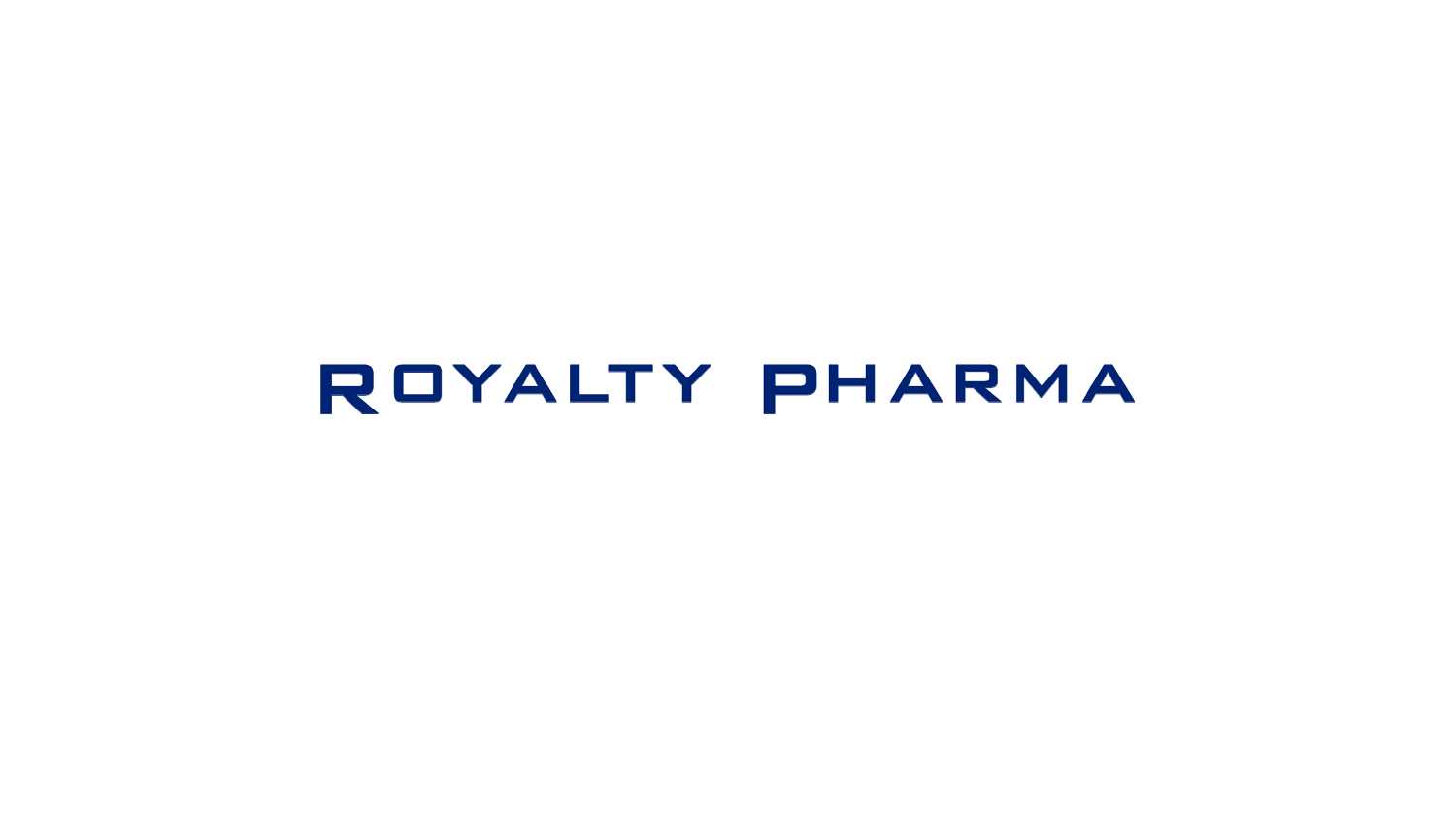

# **UBS Global Healthcare Conference**

**May 24, 2022**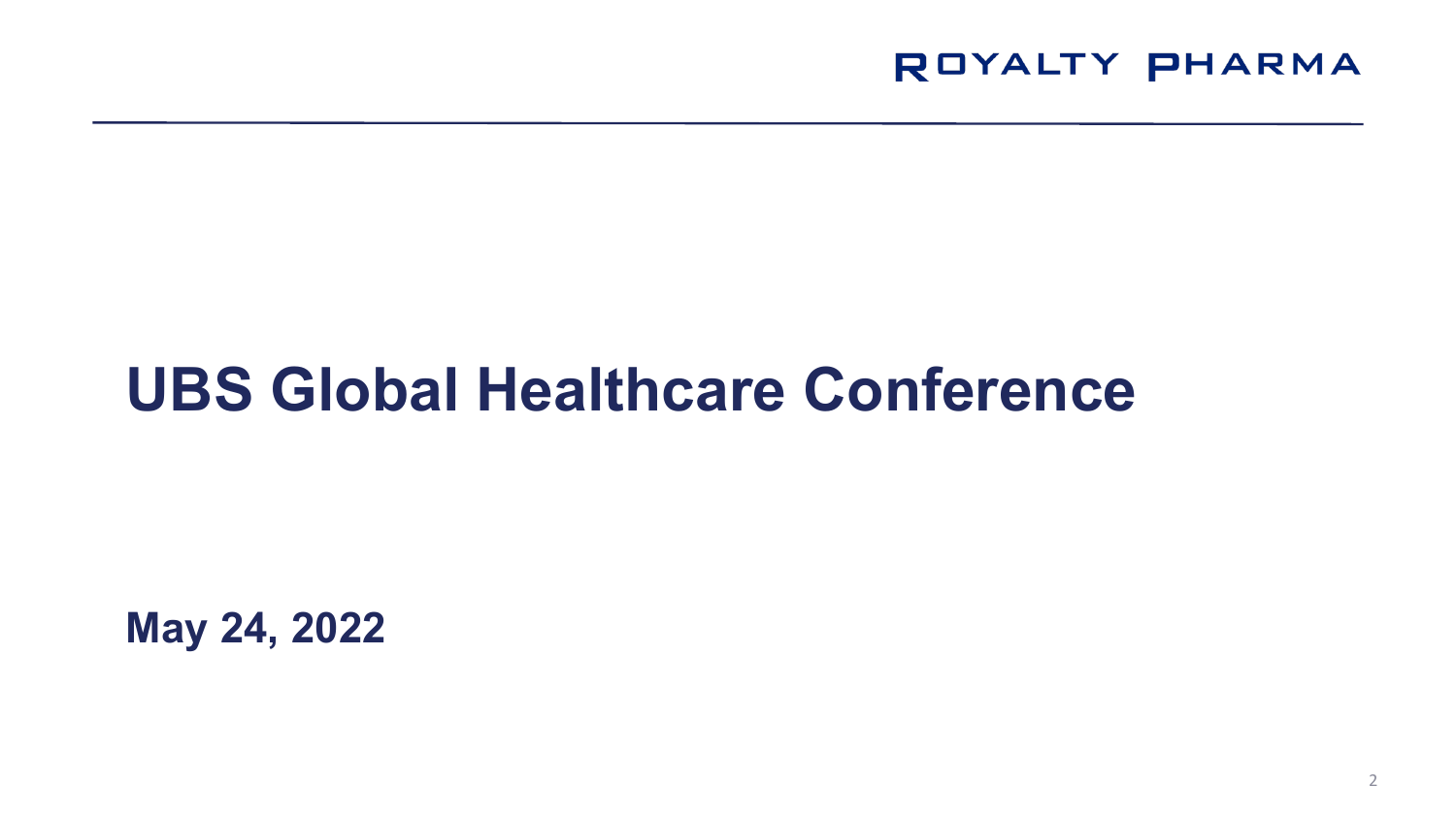### **Forward Looking Statements & Non-GAAP Financial Information**

This presentation has been prepared by Royalty Pharma plc (the "Company"), is made for informational purposes only and does not constitute an offer to sell or a solicitation of an offer to buy securities. The information set forth herein does not purport to be complete or to contain all of the information you may desire. Statements contained herein are made as of the date of this presentation unless stated otherwise, and neither the delivery of this presentation at any time, nor any sale of securities, shall under any circumstances create an implication that the information contained herein is correct as of any time after such date or that information will be updated or revised to reflect information that subsequently becomes available or changes occurring after the date hereof. This presentation contains statements that constitute "forward-looking statements" as that term is defined in the United States Private Securities Litigation Reform Act of 1995, including statements that express the Company's opinions, expectations, beliefs, plans, objectives, assumptions or projections regarding future events or future results, in contrast with statements that reflect historical facts. Examples include discussion of our strategies, financing plans, growth opportunities and market growth. In some cases, you can identify such forward-looking statements by terminology such as "anticipate," "intend," "believe," "estimate," "plan," "seek," "project," "expect," "may," "will," "would," "could" or "should," the negative of these terms or similar expressions. Forward-looking statements are based on management's current beliefs and assumptions and on information currently available to the Company. However, these forward-looking statements are not a guarantee of the Company's performance, and you should not place undue reliance on such statements. Forward-looking statements are subject to many risks, uncertainties and other variable circumstances, and other factors. Such risks and uncertainties may cause the statements to be inaccurate and readers are cautioned not to place undue reliance on such statements. Many of these risks are outside of the Company's control and could cause its actual results to differ materially from those it thought would occur. The forward-looking statements included in this presentation are made only as of the date hereof. The Company does not undertake, and specifically declines, any obligation to update any such statements or to publicly announce the results of any revisions to any such statements to reflect future events or developments, except as required by law. Certain information contained in this presentation relates to or is based on studies, publications, surveys and other data obtained from third-party sources and the Company's own internal estimates and research. While the Company believes these third-party sources to be reliable as of the date of this presentation, it has not independently verified, and makes no representation as to the adequacy, fairness, accuracy or completeness of, any information obtained from third-party sources. In addition, all of the market data included in this presentation involves a number of assumptions and limitations, and there can be no guarantee as to the accuracy or reliability of such assumptions. Finally, while the Company believes its own internal research is reliable, such research has not been verified by any independent source. For further information, please see the Company's reports and documents filed with the U.S. Securities and Exchange Commission ("SEC") by visiting EDGAR on the SEC's website at [www.sec.gov.](http://www.sec.gov/)

Also, the discussions during this presentation will include certain financial measures that were not prepared in accordance with U.S. generally accepted accounting principles ("GAAP"). Additional information regarding non-GAAP financial measures can be found on slide 24 and in the Company's earnings release furnished with its current report on Form 8-K dated May 5, 2022, which are available on the Company's website. Any non-U.S. GAAP financial measures presented are not, and should not be viewed as, substitutes for financial measures required by GAAP, have no standardized meaning prescribed by GAAP and may not be comparable to the calculation of similar measures of other companies.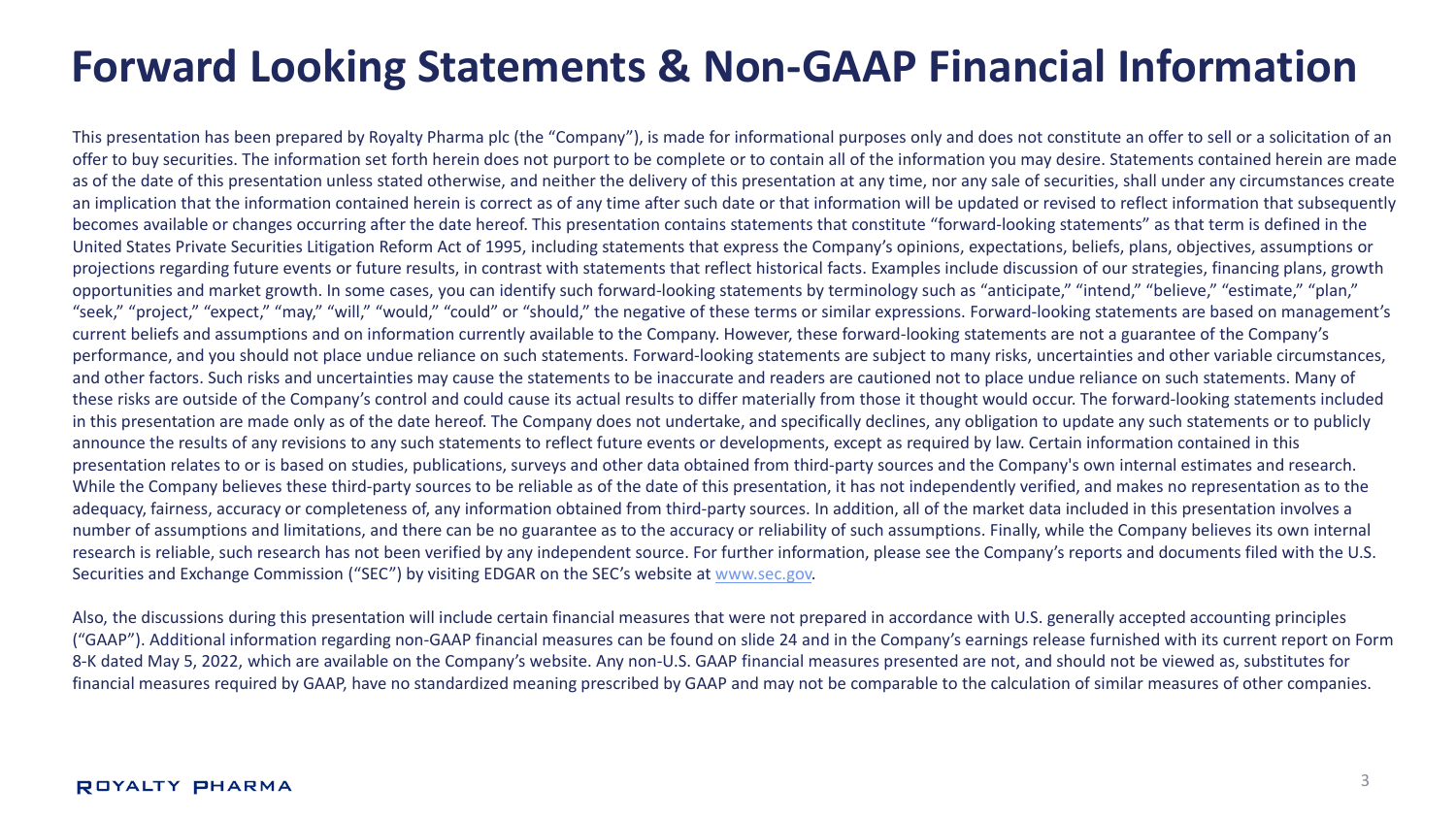# **Royalty Pharma at a glance(1)**

**1996(2)**

Founded

**66**

Employees

### **Portfolio**

**~45** Approved and development-stage products **12**

\$1bn+ blockbuster therapies in portfolio

### **Financial**

**\$2.1bn** Adjusted Cash Receipts<sup>(3)</sup> (FY 2021) "top-line"

**\$1.9bn** Adjusted EBITDA<sup>(3)</sup> (FY 2021)

**\$1.6bn** Adjusted Cash Flow<sup>(3)</sup> (FY 2021) "bottom-line"

| <b>Rare Disease</b>                                                                                                                                                                  | <b>Cancer</b>                                                                              | <b>Neurology</b>                                                                          |
|--------------------------------------------------------------------------------------------------------------------------------------------------------------------------------------|--------------------------------------------------------------------------------------------|-------------------------------------------------------------------------------------------|
| (32%)                                                                                                                                                                                | (24%)                                                                                      | (18%)                                                                                     |
| <b>Evrysdi</b><br><b>Trikafta</b><br><b>Kalydeco</b><br><b>Orkambi</b><br><b>Symdeko</b><br><b>Oxlumo</b><br><b>CPI-0209</b><br><b>Orladeyo</b><br><b>Crysvita</b><br><b>BCX9930</b> | <b>Trodelvy</b><br><b>Xtandi</b><br><b>Imbruvica</b><br><b>Cabometyx</b><br><b>Erleada</b> | <b>Nurtec ODT</b><br><b>Tysabri</b><br>gantenerumab<br>zavegepant<br>seltorexant          |
|                                                                                                                                                                                      | pelabresib                                                                                 | Cardio-<br><b>Metabolic</b><br>(13%)                                                      |
| <b>Immunology</b><br>(4%<br>otilimab<br><b>Tremfya</b><br><b>Entvvio</b>                                                                                                             | <b>Hematology</b><br>(7%)<br><b>Promacta</b>                                               | <b>Soliqua</b><br><b>Farxiga</b><br>aficamten <sup>(4)</sup><br>omecamtiv<br><b>Other</b> |

1. As of December 31, 2021, unless otherwise indicated; therapeutic area percentages based on Adjusted Cash Receipts in FY 2021.

2. Our predecessor was founded in 1996 and we were incorporated under the laws of England and Wales on February 6, 2020. We are externally managed by RP Management, LLC (the "Manager") and references to "employees" refer to such persons' role at the Manager.

#### ROYALTY PHARMA

3. See slide 24 for definitions. Refer to Royalty Pharma's Current Report on Form 8-K dated May 5, 2022 for a GAAP to non-GAAP reconciliation.

4. Royalty added January 2022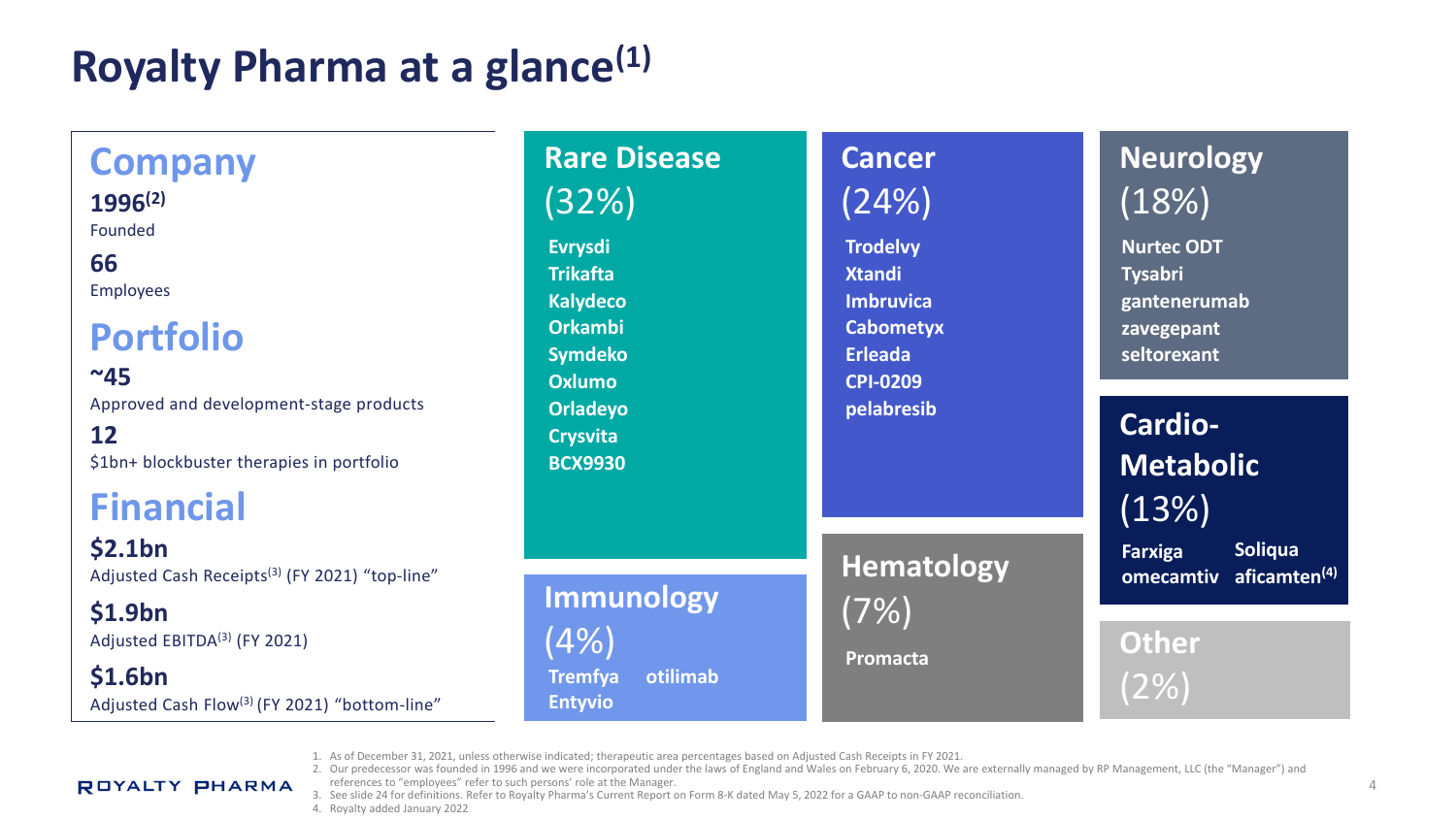## **Simple and efficient business model focused on cash flow**



**Large diversified royalty portfolio generates significant cash to redeploy in new royalties**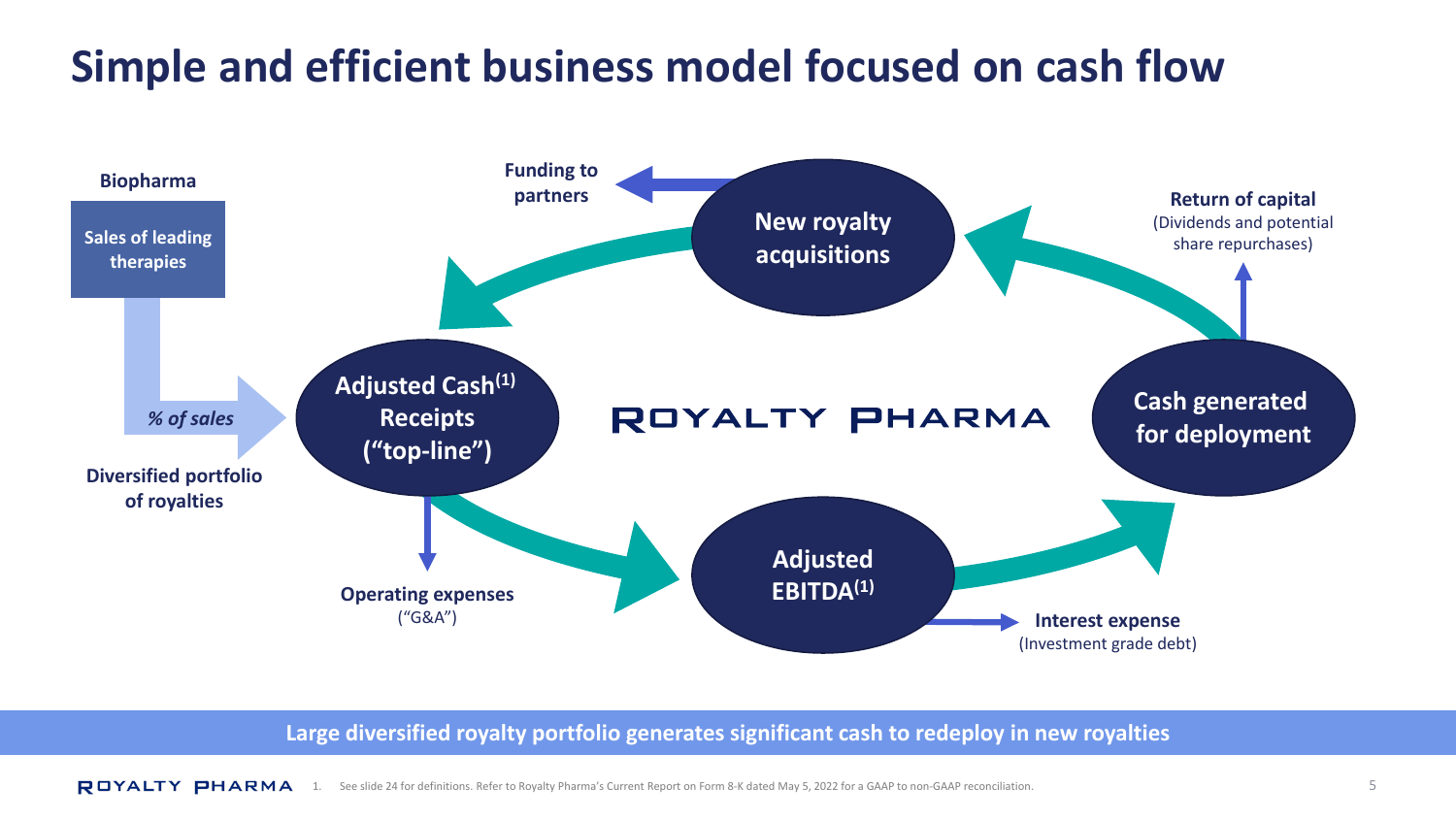### **Clear strategic plan to drive robust and value-enhancing growth**

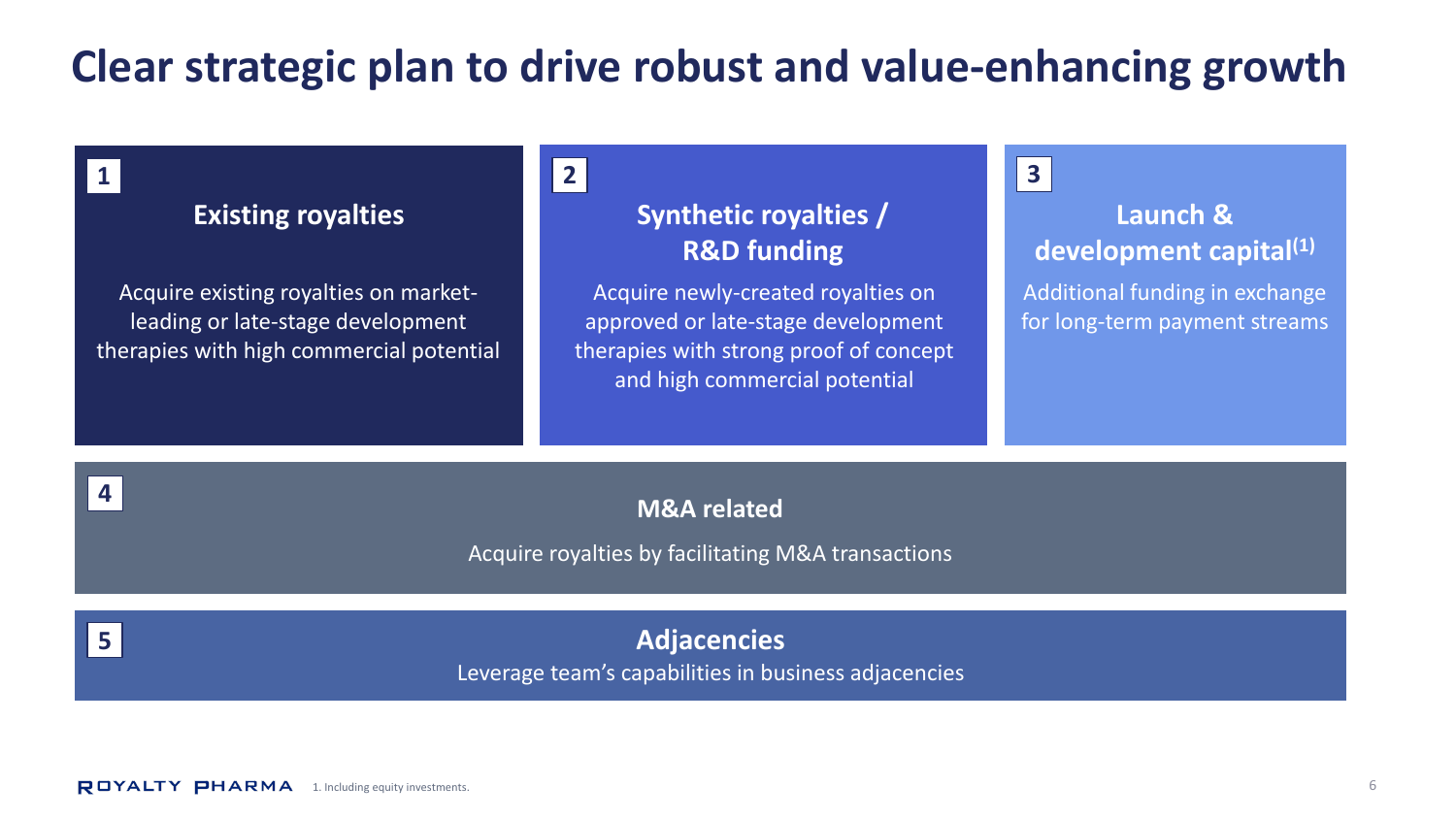# **Advancing our partners' core mission with win-win solutions**



#### ROYALTY PHARMA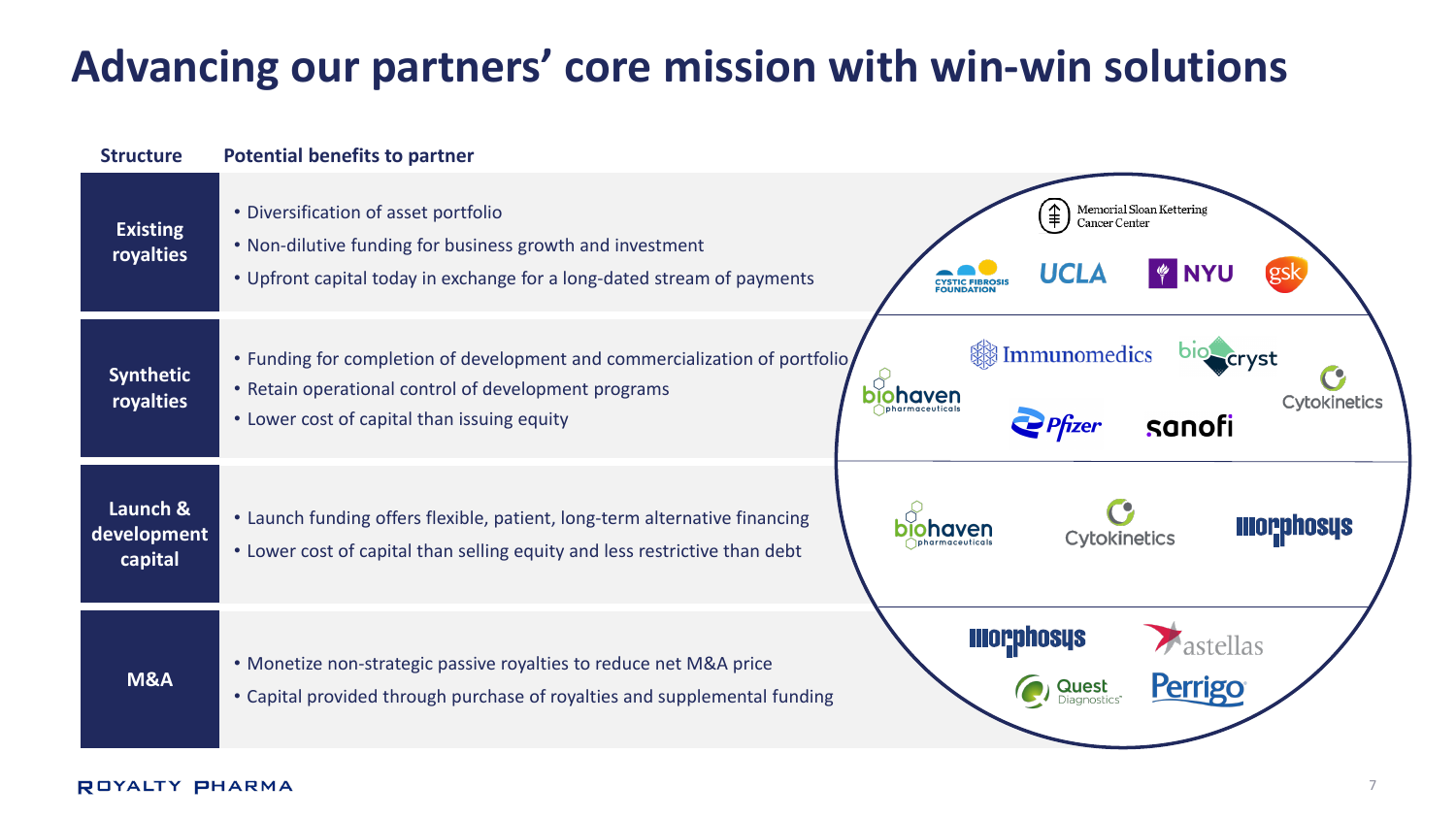### **Significant opportunity to fund biopharma innovation**



### **Entire biopharma ecosystem drives our pipeline**

#### ROYALTY PHARMA

Source: Bloomberg, Visible Alpha and CapIQ<br>1. Based on estimates from Research America and internal Royalty Pharma analysis.

2. Based on Evaluate Pharma as of May 2022.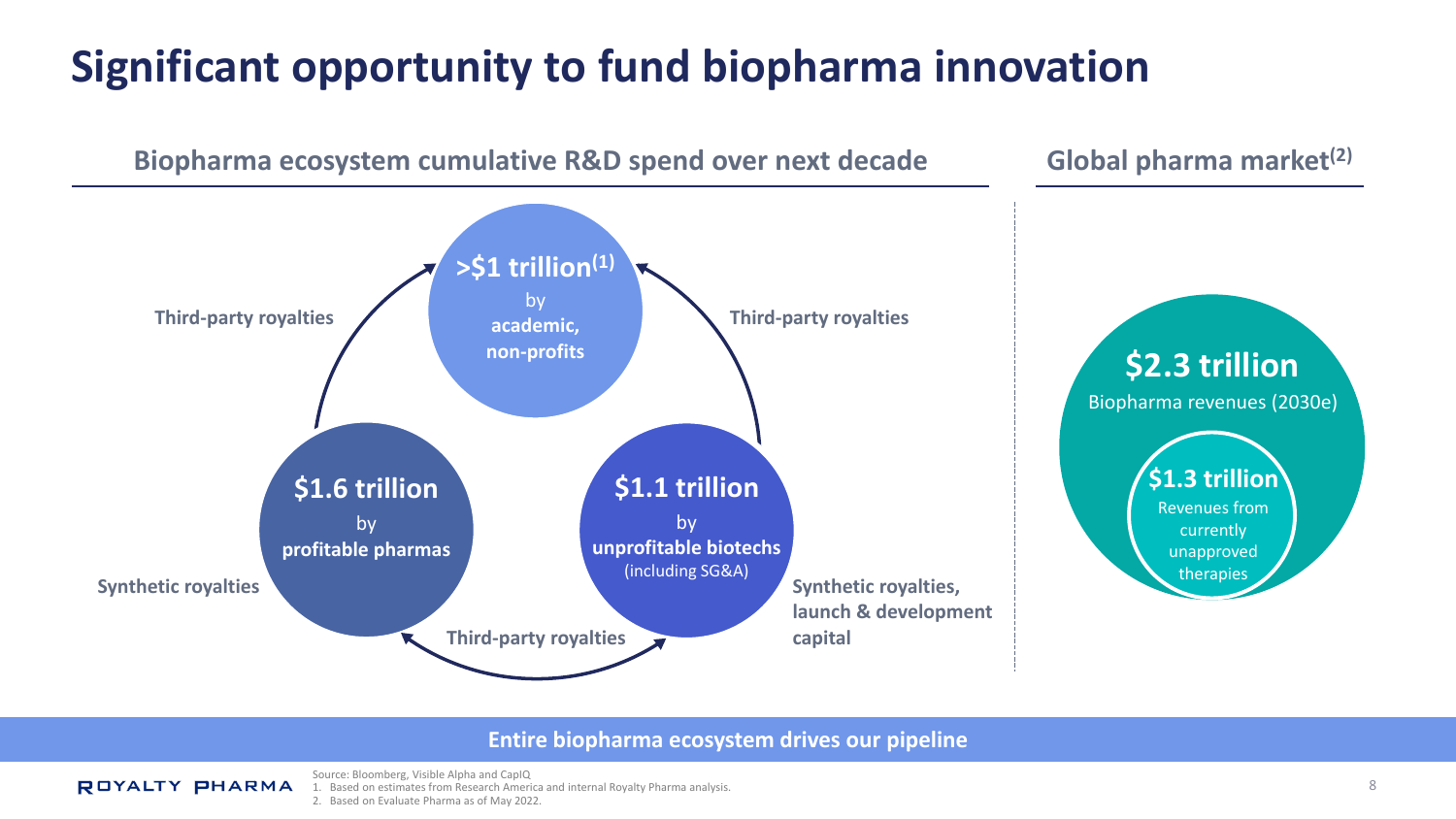# **Synthetic royalty opportunity is underpenetrated**

- Synthetic royalties  $-$  a recent innovation with significant growth potential
- Multiple potential benefits
	- Innovator retains operational control
	- Capital at scale
	- Program and product specific
	- Lower cost of capital vs. equity
	- Non-dilutive to equity and preserves equity upside
	- Flexible and creative structuring
	- Independent validation of opportunity
	- **Preserves attractiveness to strategic acquirer**

### **Biopharma industry funding, 2017-2021(1,2)**



### **Synthetic royalties represented only ~2% of biopharma funding over past 5 years**

ROYALTY PHARMA

Source: Dealogic, Biomedtracker, internal estimates, Evaluate.

1. Includes capital raised through initial public offerings (IPOs), follow-on offerings, equity linked issuances and upfronts from licensing deals.

2. Royalty funding includes upfront investment consideration, including acquisitions of synthetic royalties and associated equity investments.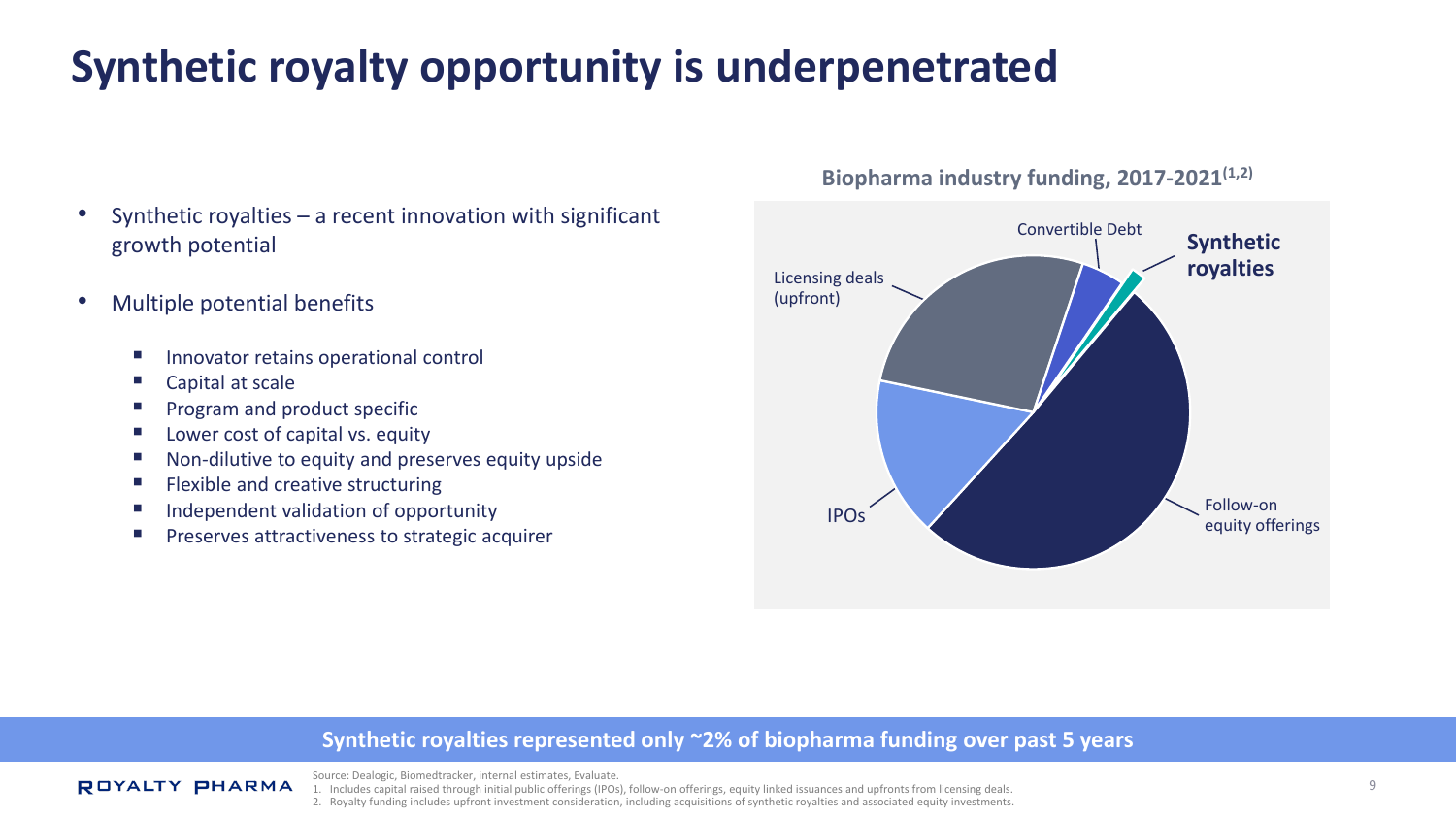### **Track record of delivering exceptional growth**



1. Adjusted Cash Receipts for periods 2020 and earlier are pro forma for current non-controlling interests. See slide 24 for additional information. Refer to Royalty Pharma's Current Report on Form 8-K dated May 5, 2022 for a GAAP to non-GAAP reconciliation.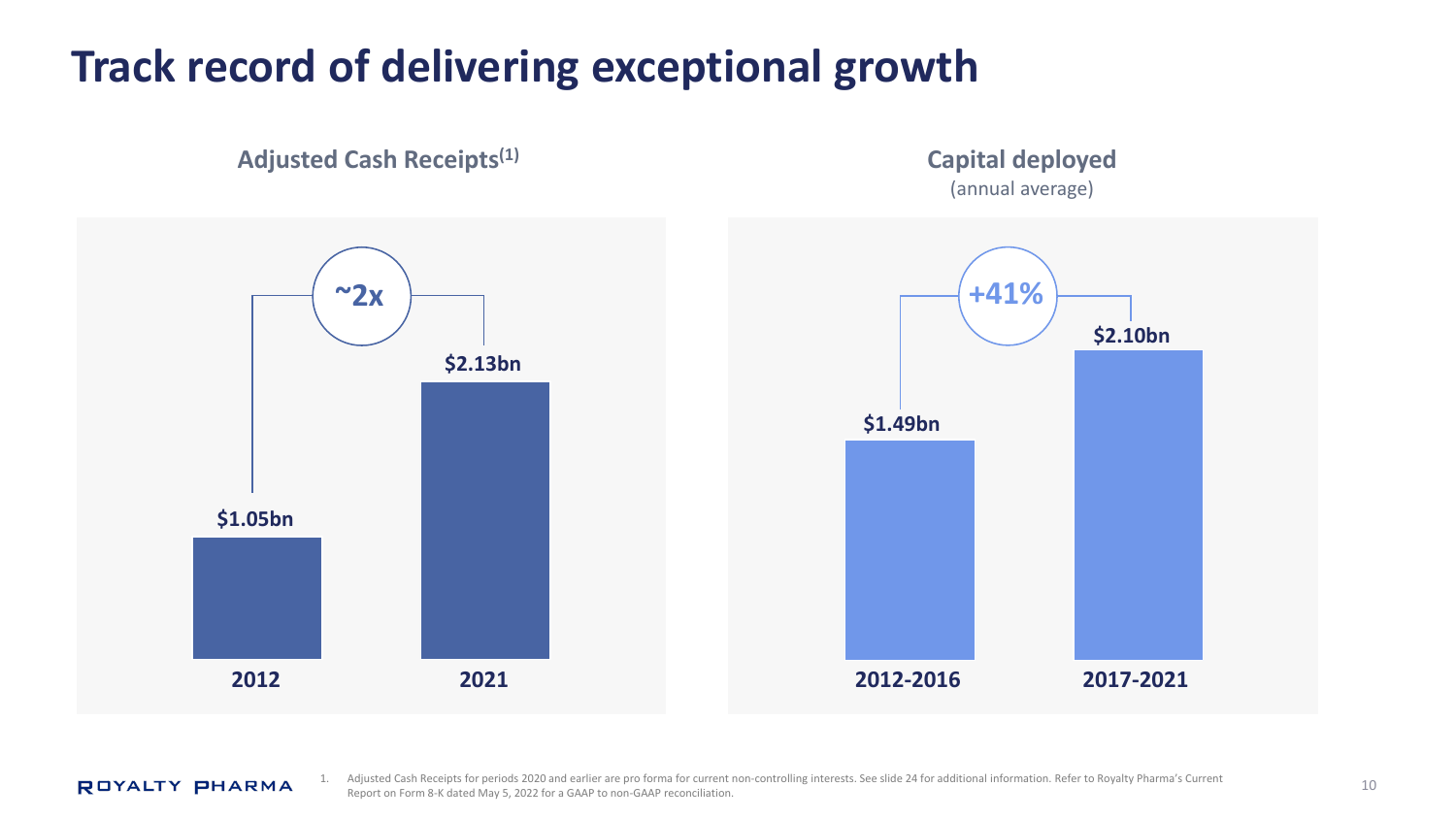### **Strong competitive moat in biopharma royalty funding**

|                                                 | <b>Business model</b>                                                                                                     | <b>Scale</b>                                                                                                                           | <b>Platform</b>                                                                                                                           |
|-------------------------------------------------|---------------------------------------------------------------------------------------------------------------------------|----------------------------------------------------------------------------------------------------------------------------------------|-------------------------------------------------------------------------------------------------------------------------------------------|
| <b>ROYALTY</b><br><b>PHARMA</b>                 | • Publicly traded company<br>• Long royalty durations<br>• Mid-single digit cost of capital<br>• 2.24% cost of debt $(1)$ | • Portfolio ~45 products<br>• Large investment capacity<br>Deep capital markets access<br>$\bullet$<br>. Ability to leverage portfolio | • Long-tenured team<br>• Singular biopharma focus<br>• Long collaboration history<br>• Deep industry relationships<br>• Partner of choice |
| <b>Other</b><br><b>Royalty</b><br><b>Buyers</b> | • Serial fund structures<br>• Often shorter royalty durations<br>• High-single to double-digit cost of<br>capital         | Smaller, concentrated portfolios<br>$\bullet$<br>• Funded with significantly more<br>expensive private debt and equity                 | • Multi-strategy<br>• New to industry                                                                                                     |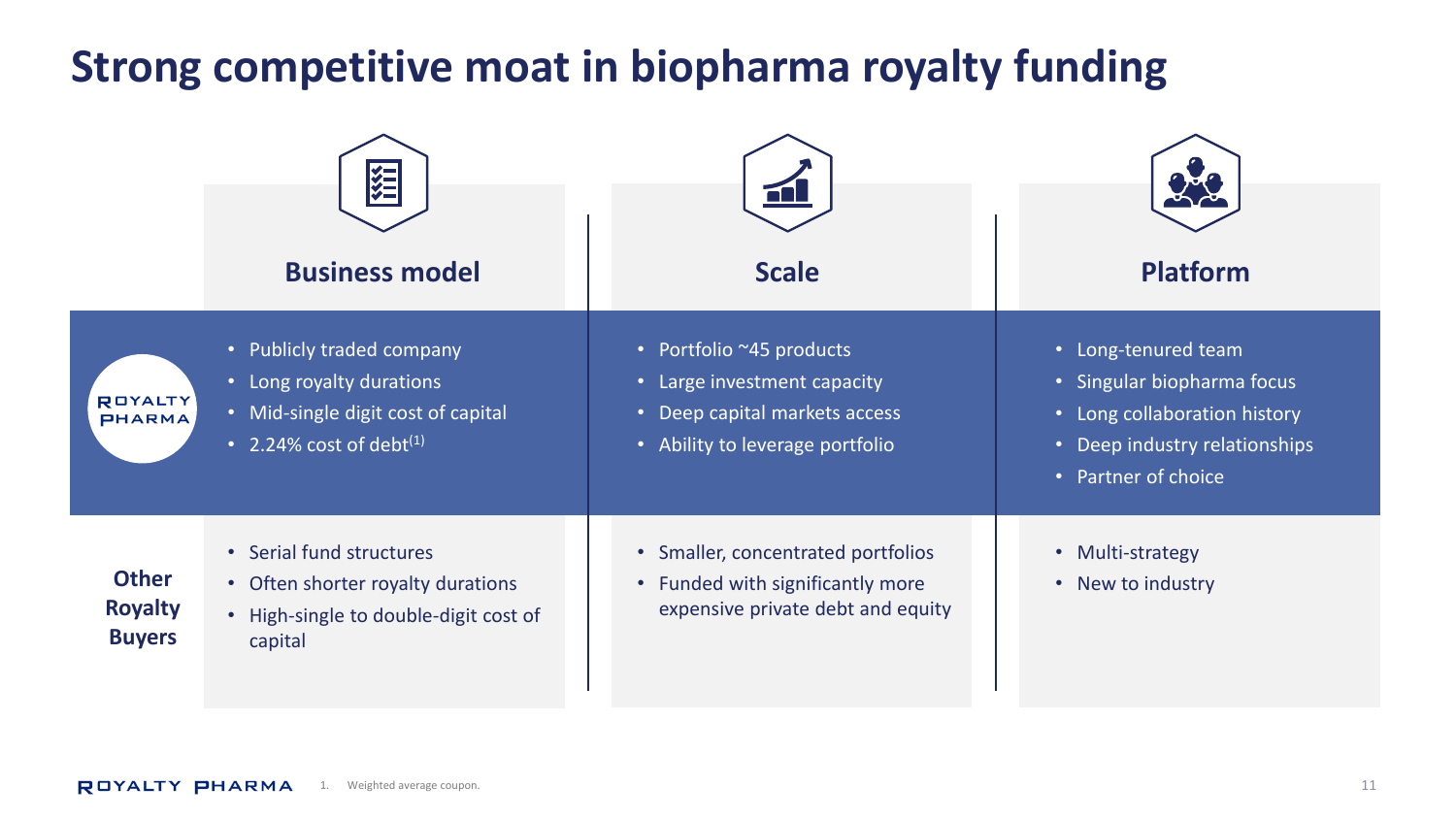## **Royalty Pharma is the leader in royalty transactions**



**Biopharma royalty market size and share by transaction value, 2012-2022 YTD(1)**

#### **Royalty Pharma has maintained ~60% overall share since 2012 and is the go-to partner for larger transactions**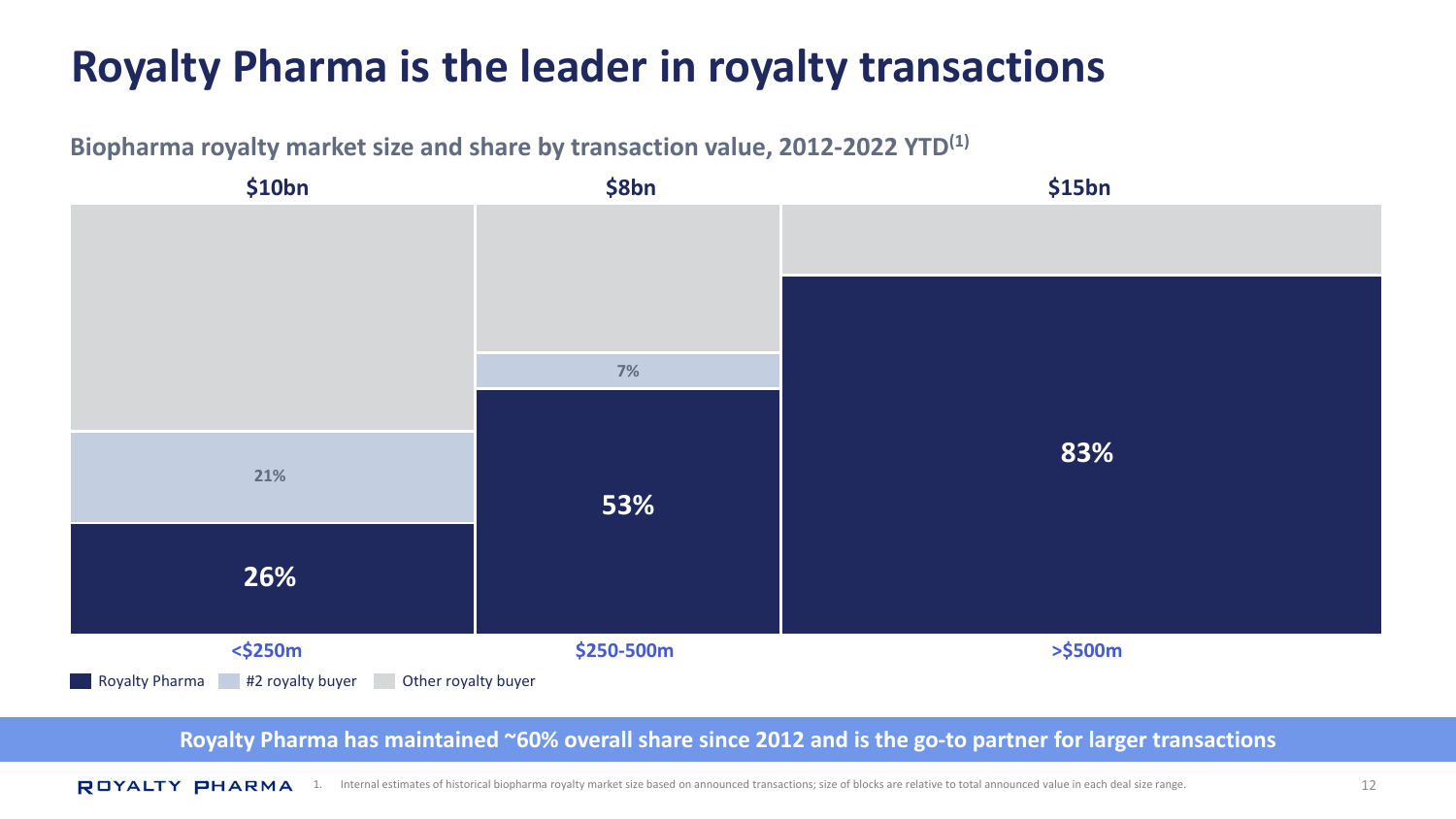## **Consistent attractive returns amplified with conservative leverage**

#### **Estimated unlevered returns**

Rolling 5-year investment periods  $(\%)^{(1)}$ 



### **Leverage benefit to return profile**

Based on investment periods since 2012  $(\%)^{(1)}$ 



**Proven track record of consistent returns, amplified with conservative leverage, creating value in excess of cost of capital**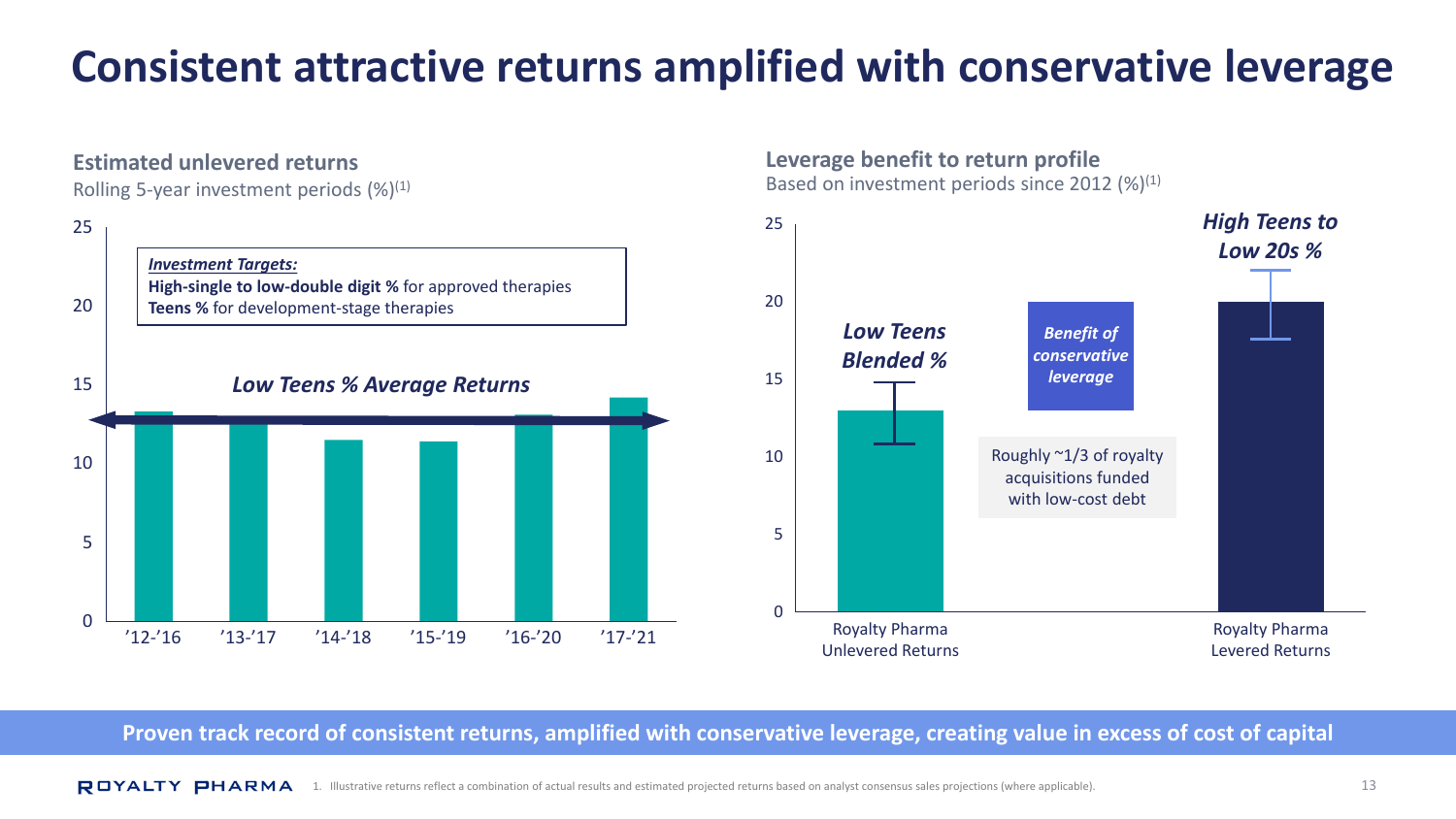### **Unique Research & Investments team and process**

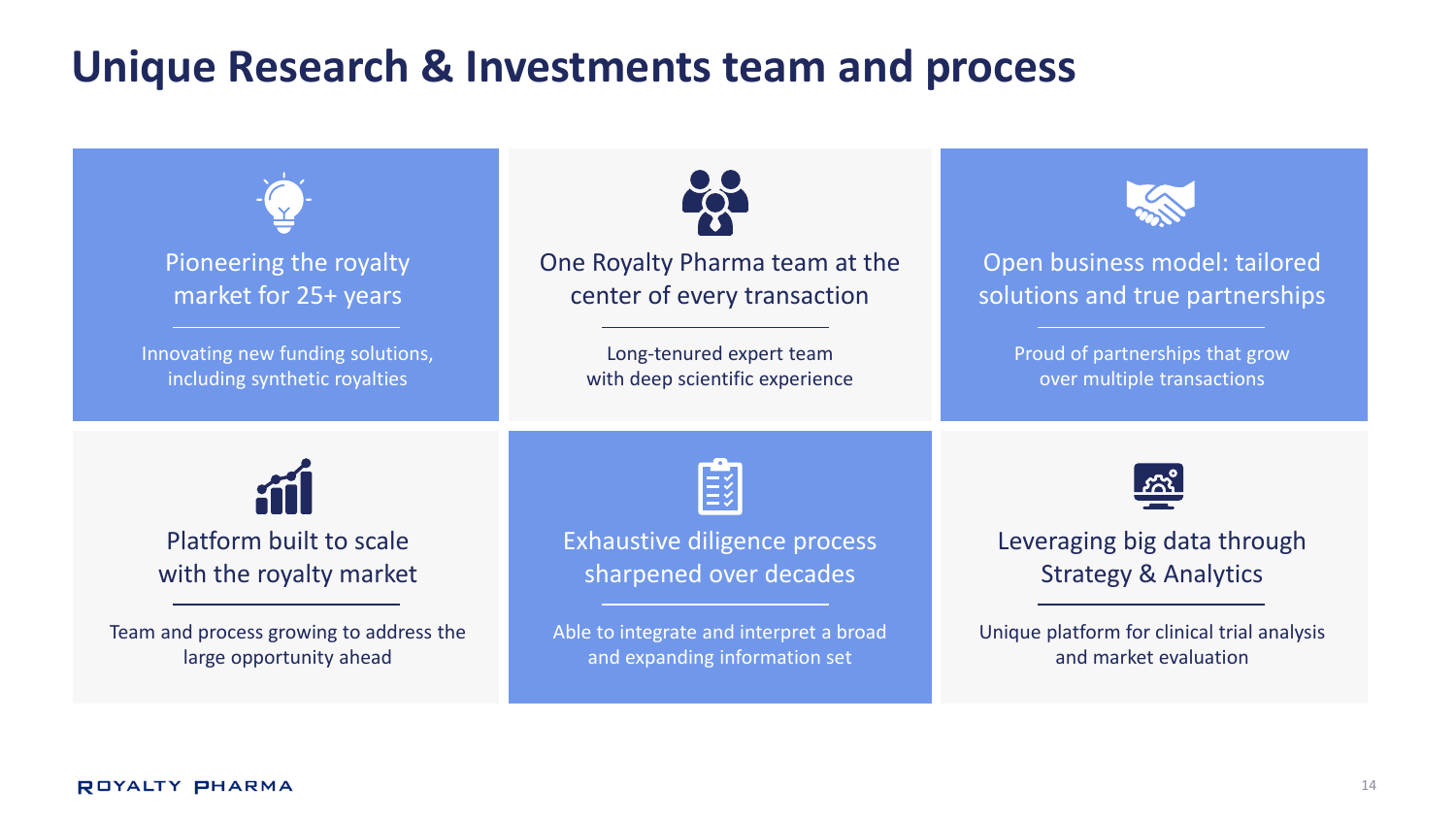### **Growing our team for the significant opportunity ahead**



**Deep experience in Research & Investments(1)**



#### ROYALTY PHARMA

1. Includes Research & Investments, Investments & Capital Strategies and Strategy & Analytics.

2. Average tenure and average biopharma and/or investment experience is among senior leadership (VPs and above) at Royalty Pharma.

3. Includes Doctor of Philosophy (PhD) in scientific fields and/or Doctor of Medicine (MD).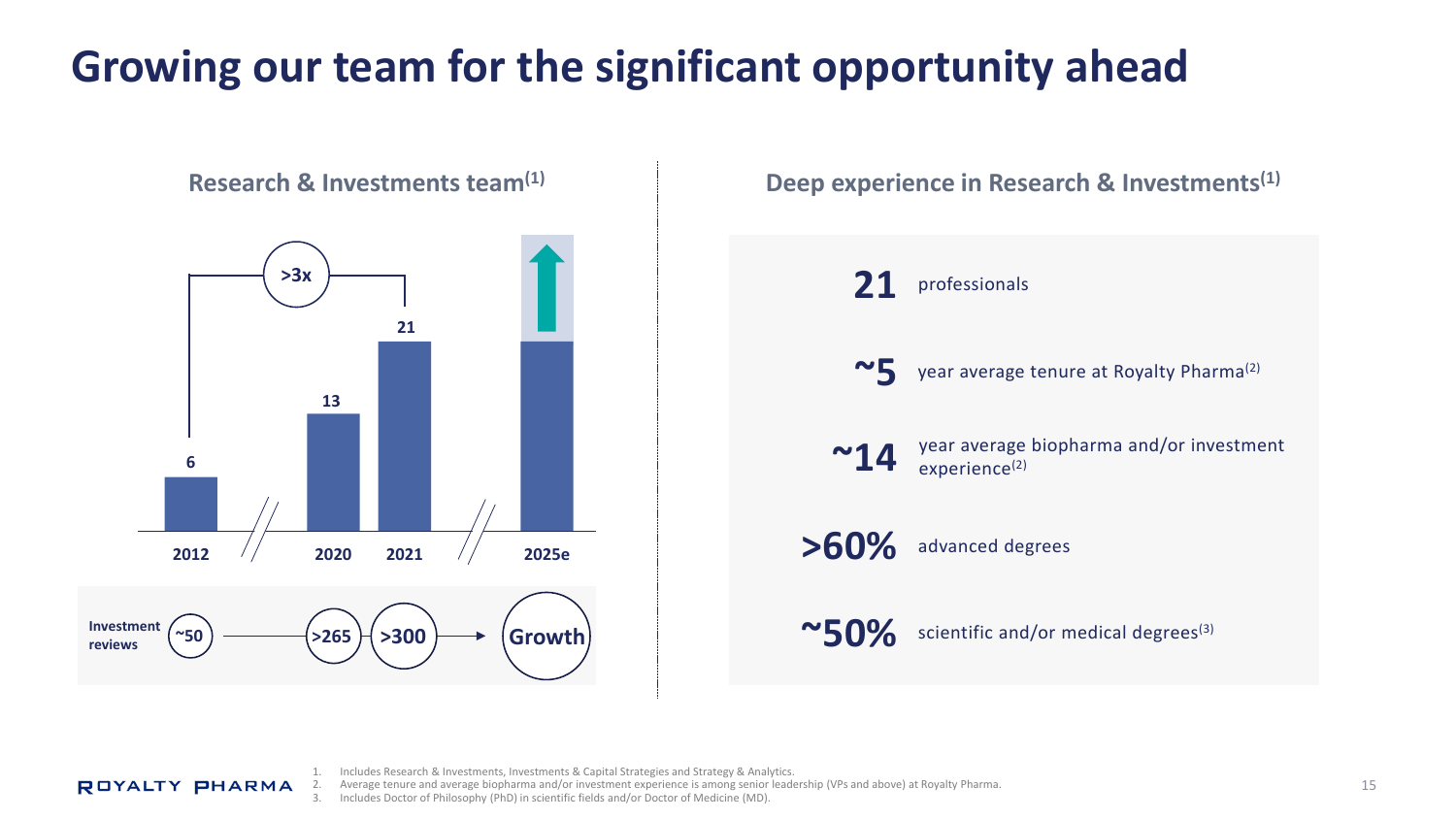### **One Royalty Pharma team at the center of every transaction**

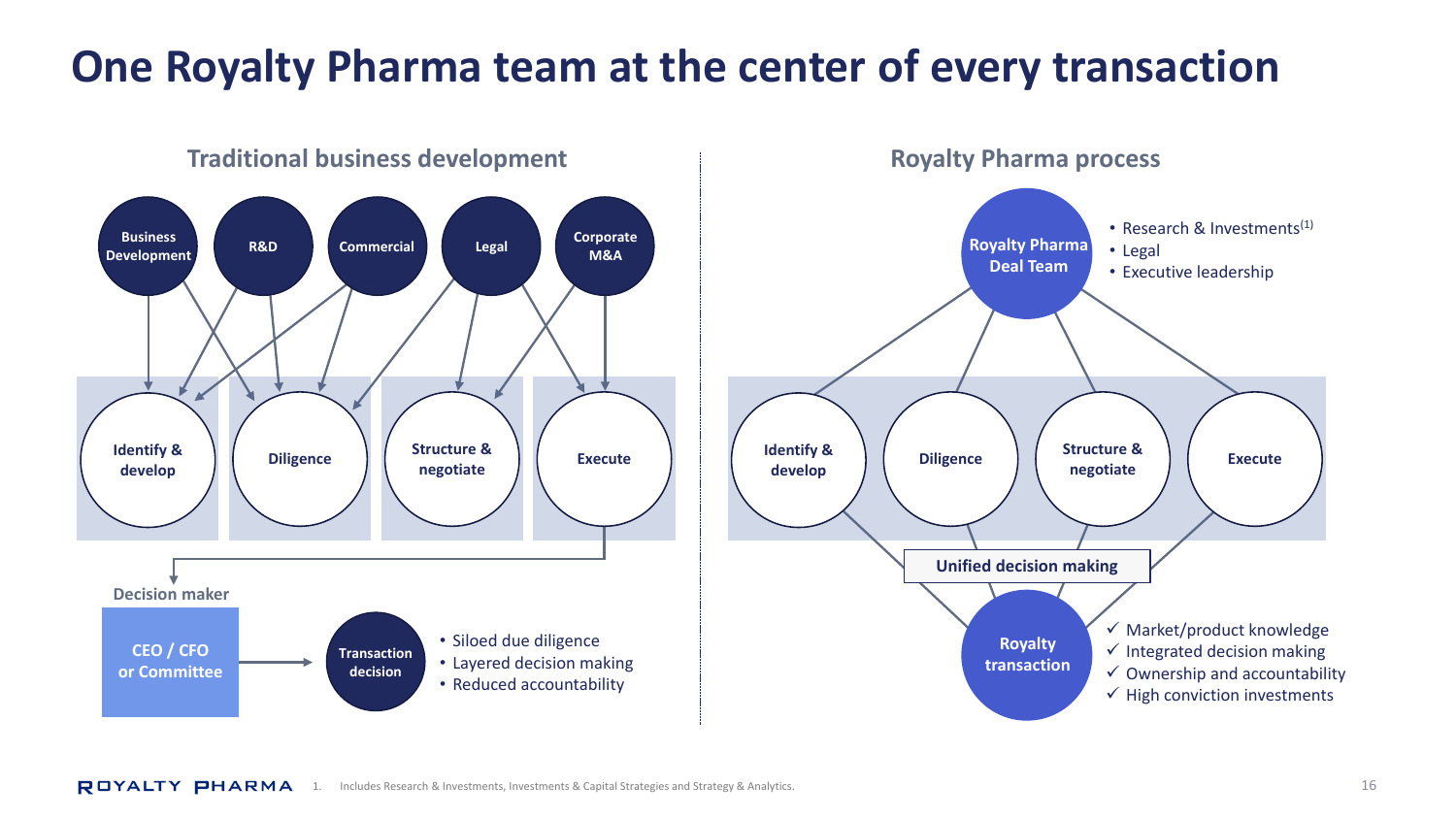### **Leveraging the best internal and external expertise available**

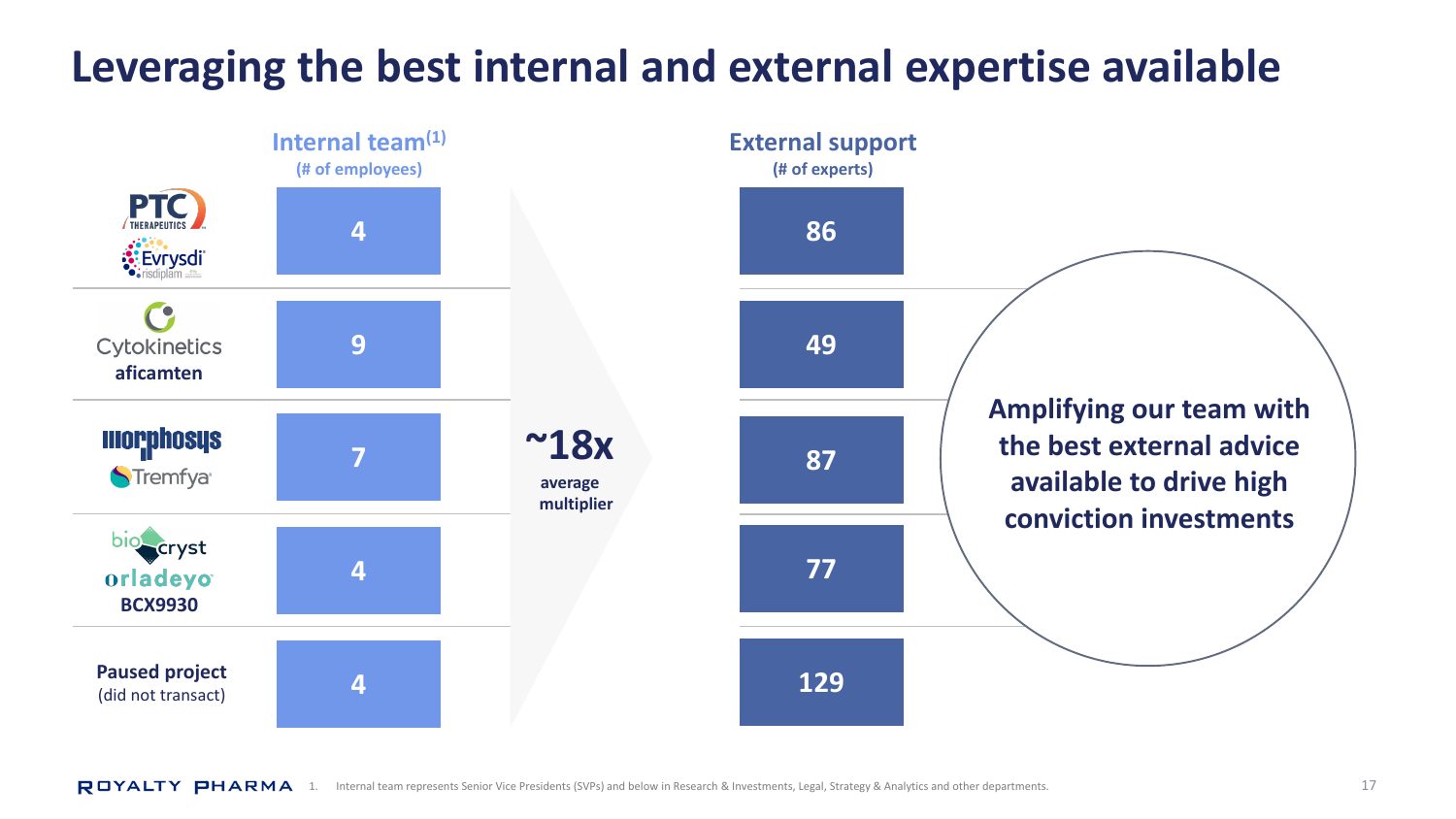## **Our ambitious vision for Strategy & Analytics**



- Horizon scanning to position Royalty Pharma for the future
	- Identify emerging target companies and products
	- **Enhance knowledge of pipelines and mechanisms in development**
	- **Perform clinical trial analysis and competitive intelligence**
	- Stay ahead of faster biopharma innovation cycles
- Earlier partner engagement benefits business development



- Unique insight from proprietary integration of data sources
	- **Automation to ensure full coverage at scale**
- Best-in-class platform for market evaluation and forecasting
	- Patient mapping diagnosis, procedures and treatment
	- **Long-term ambition to develop for global markets**

**Strategy & Analytics improves Royalty Pharma's investment process and adds value to our partners**

#### ROYALTY PHARMA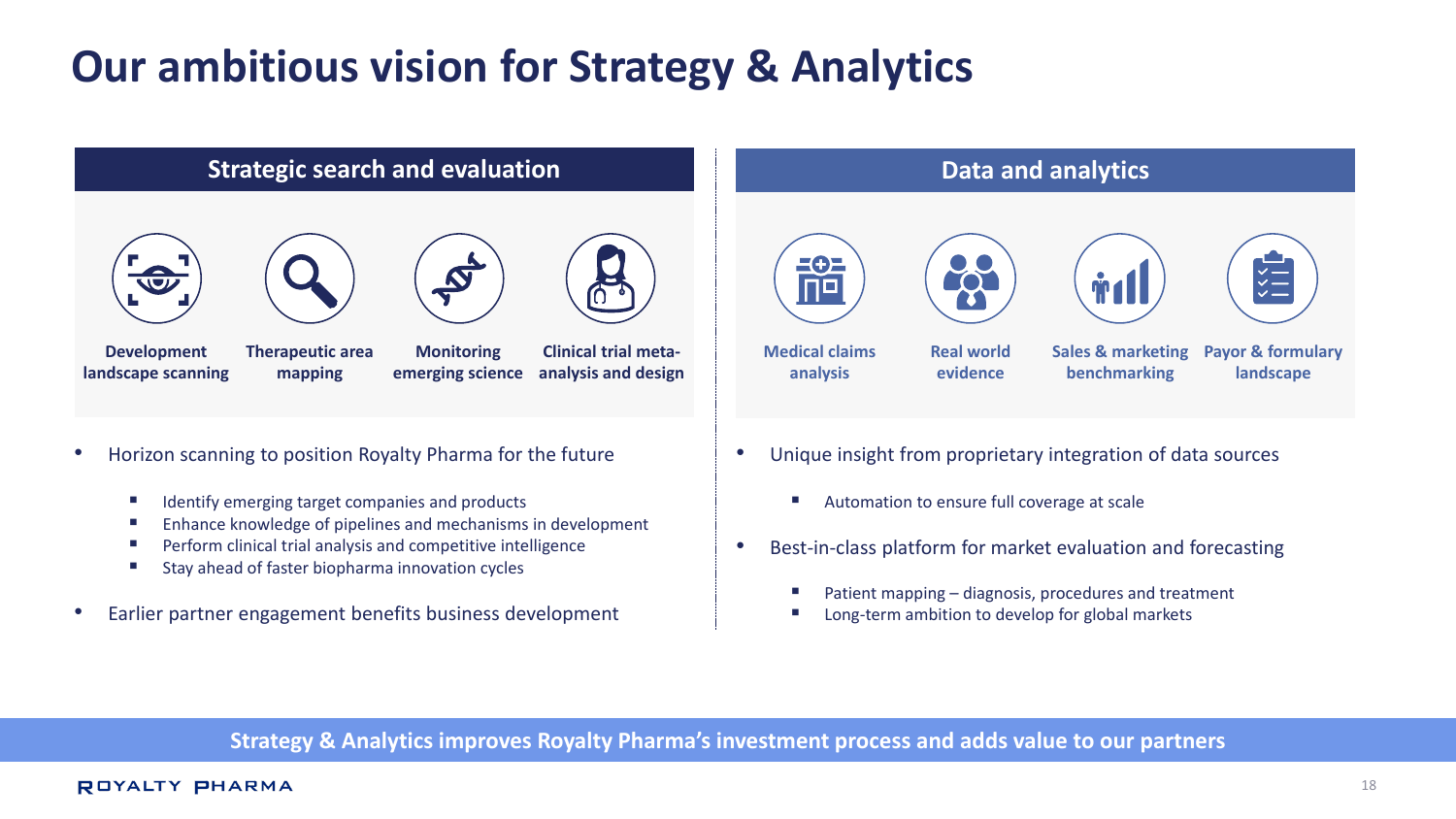## **2021 investment funnel highlights disciplined approach**

**2021 Royalty Pharma investment activity**



### **Maintained strong financial discipline: ~3-4% of initial reviews resulted in an acquired royalty**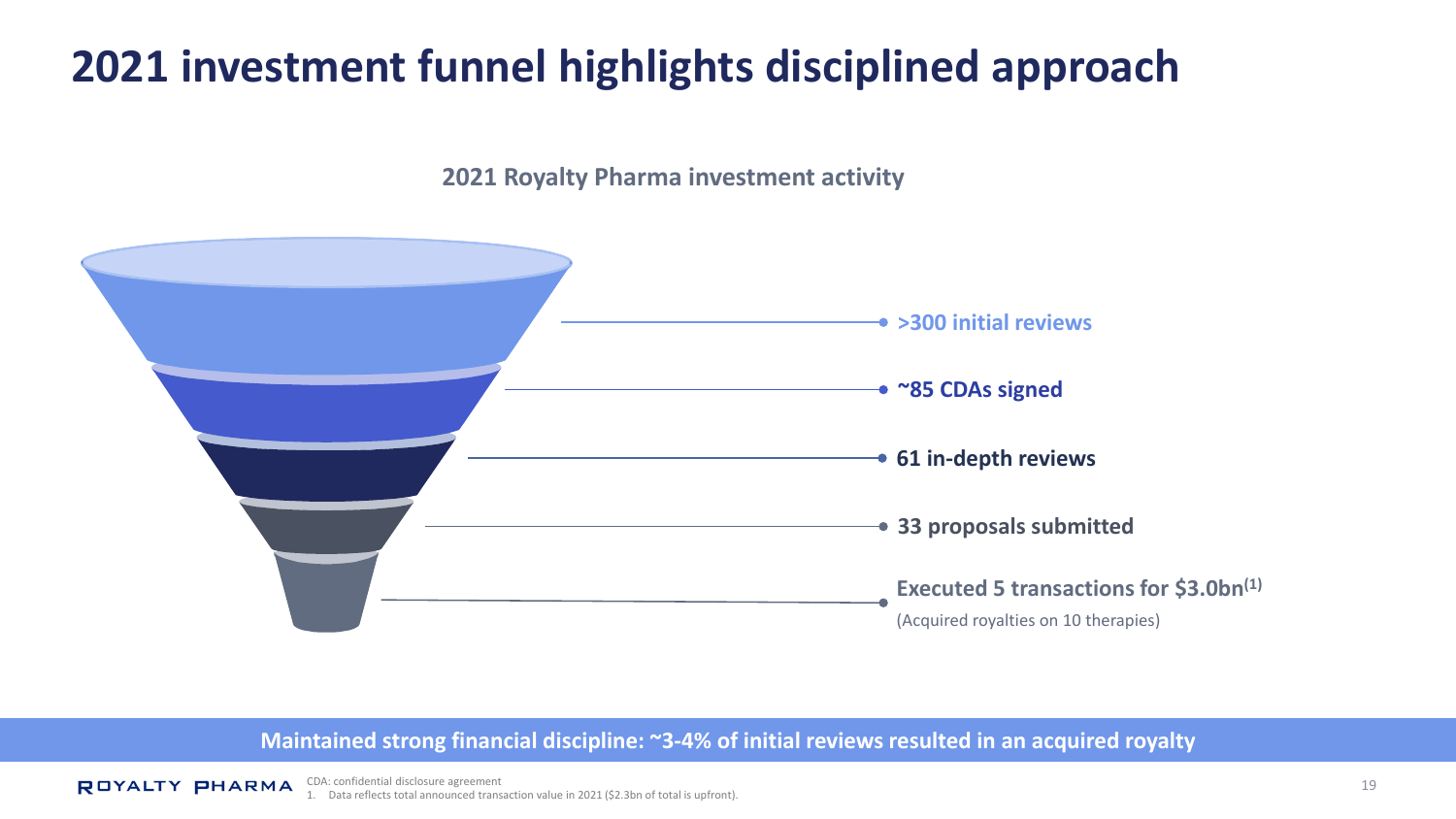### **Adding unmatched portfolio breadth over the last two years**

### **21 products – 25 diseases(1)**



AML: acute myeloid leukemia; MDS: myelodysplastic syndromes; PsO: plaque psoriasis; PsA; psoriatic arthritis; IBD: inflammatory bowel disease; SMA: spinal muscular atrophy; PNH: paroxysmal nocturnal hemoglobinuria; RA: rheumatoid arthritis

#### ROYALTY PHARMA

1. Includes January 2022 aficamten royalty acquisition, which is not shown here. 2. Other products included in cystic fibrosis deal not shown include Symdeko, Orkambi and Kalydeco. 3. Purchase of incremental royalties on Orladeyo and BCX9930 in November 2021 is not included in product/disease total.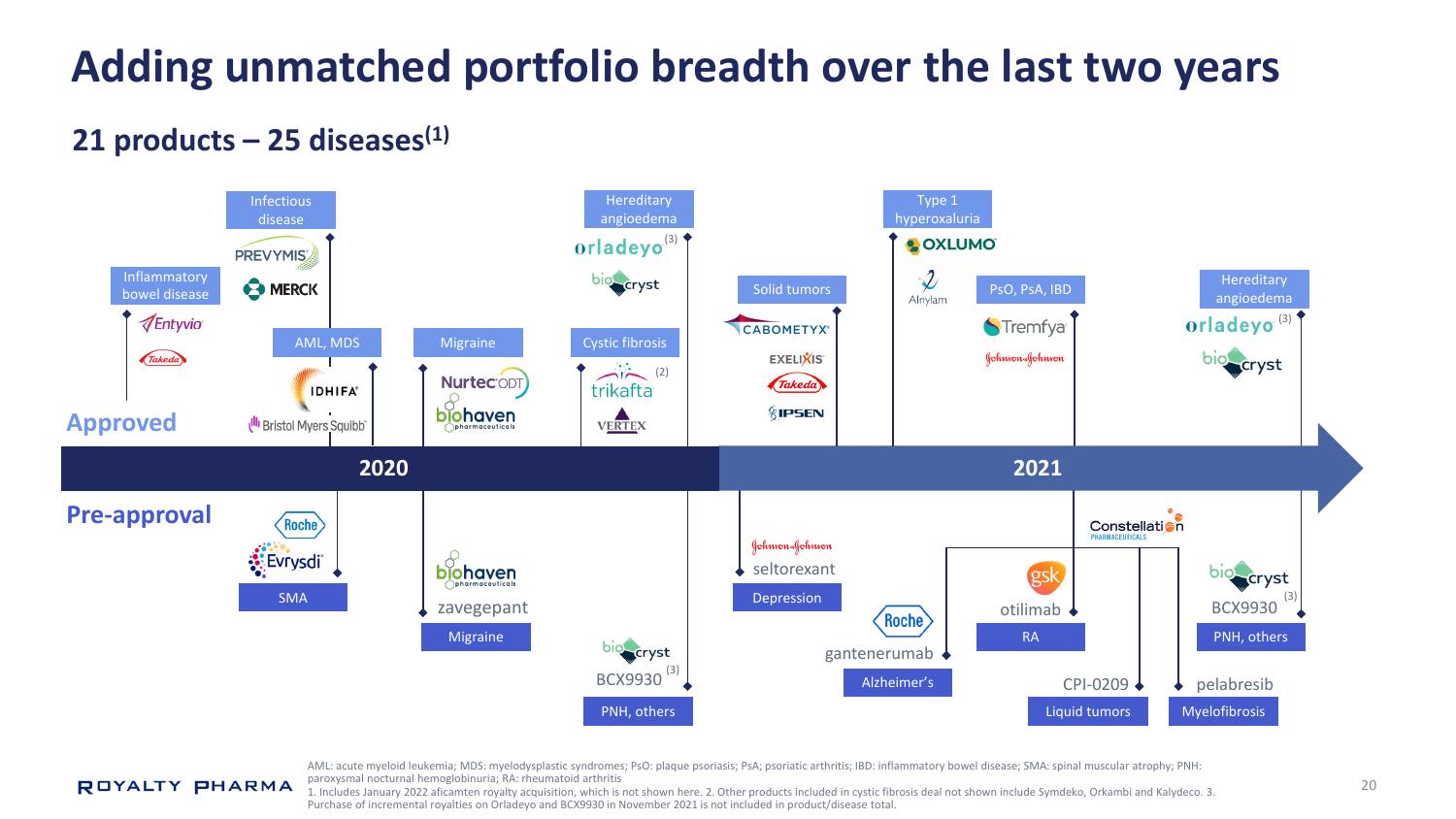### **Our framework focuses on key product success factors**

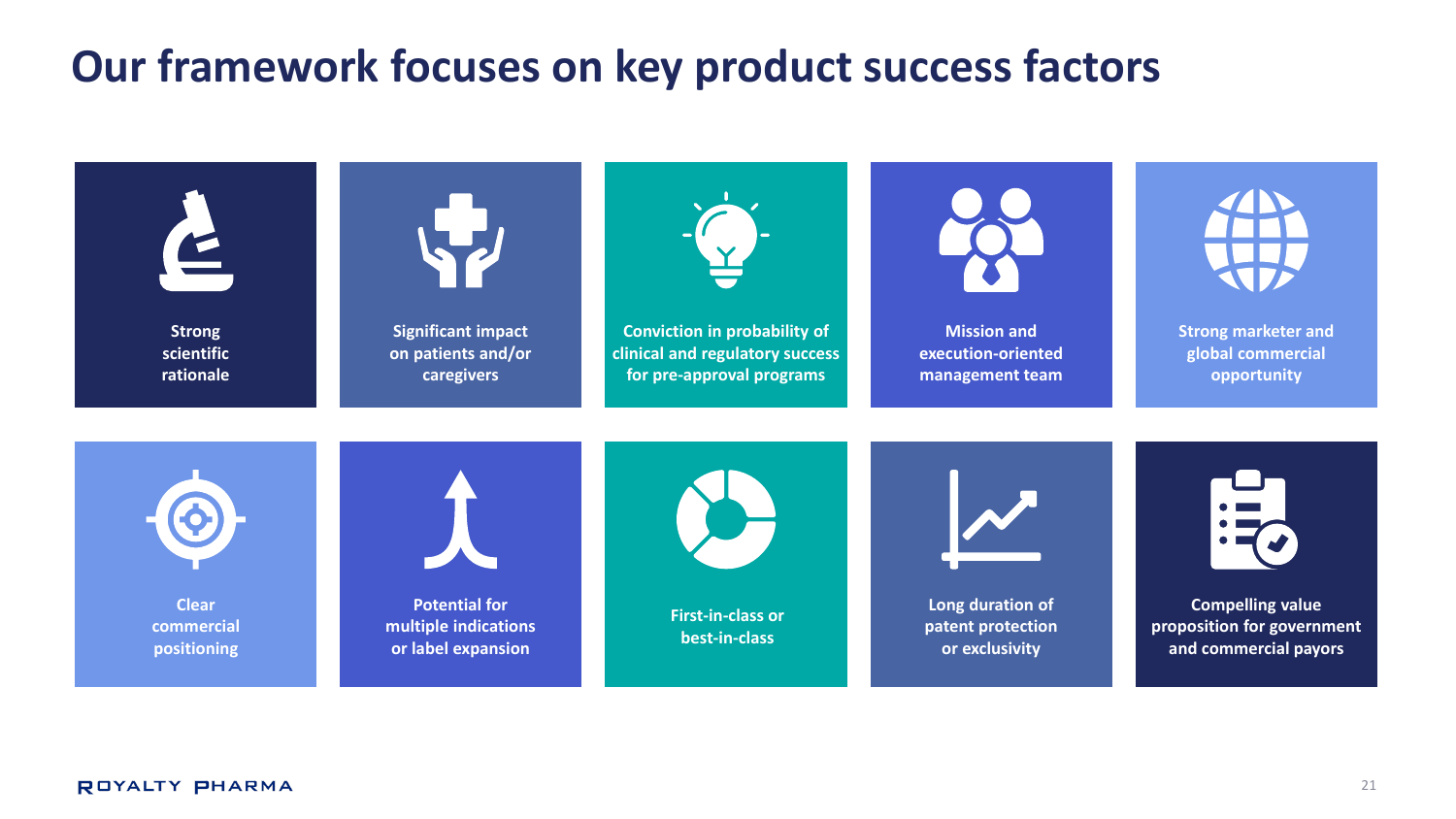## **We are well positioned for the emerging macro environment**

### **1**  $\left($  **B** and recessionary risks and  $\left($  3  $\right)$  **Biotech market pressure**

- Significant magnitude, duration and diversity of non-cyclical growth
- Strong historical financial performance in prior periods of dislocation
- Benefit of efficient cost base without significant fixed expenses

- Expands universe of potential counterparties and royalty opportunities
- Increases attractiveness of royalties versus financing alternatives
- Potential consolidation could result in new M&A royalty opportunities

### **2** ) Impact of higher rates on cost of funding  $\qquad \qquad$  **4** ) Ability to maintain attractive returns

- 2.24% fixed-rate WAC; <1% increase expected through 2025
- Limited near-term refinancing needs with ~60% of debt due 2030+
- Commit to investment grade ratings enables depth of access & low cost

- Flexible investment process enables us to react quickly
- Asset prices adjust in rising rate environment, providing a natural hedge
- Aim to deliver consistent unlevered returns, enhanced with leverage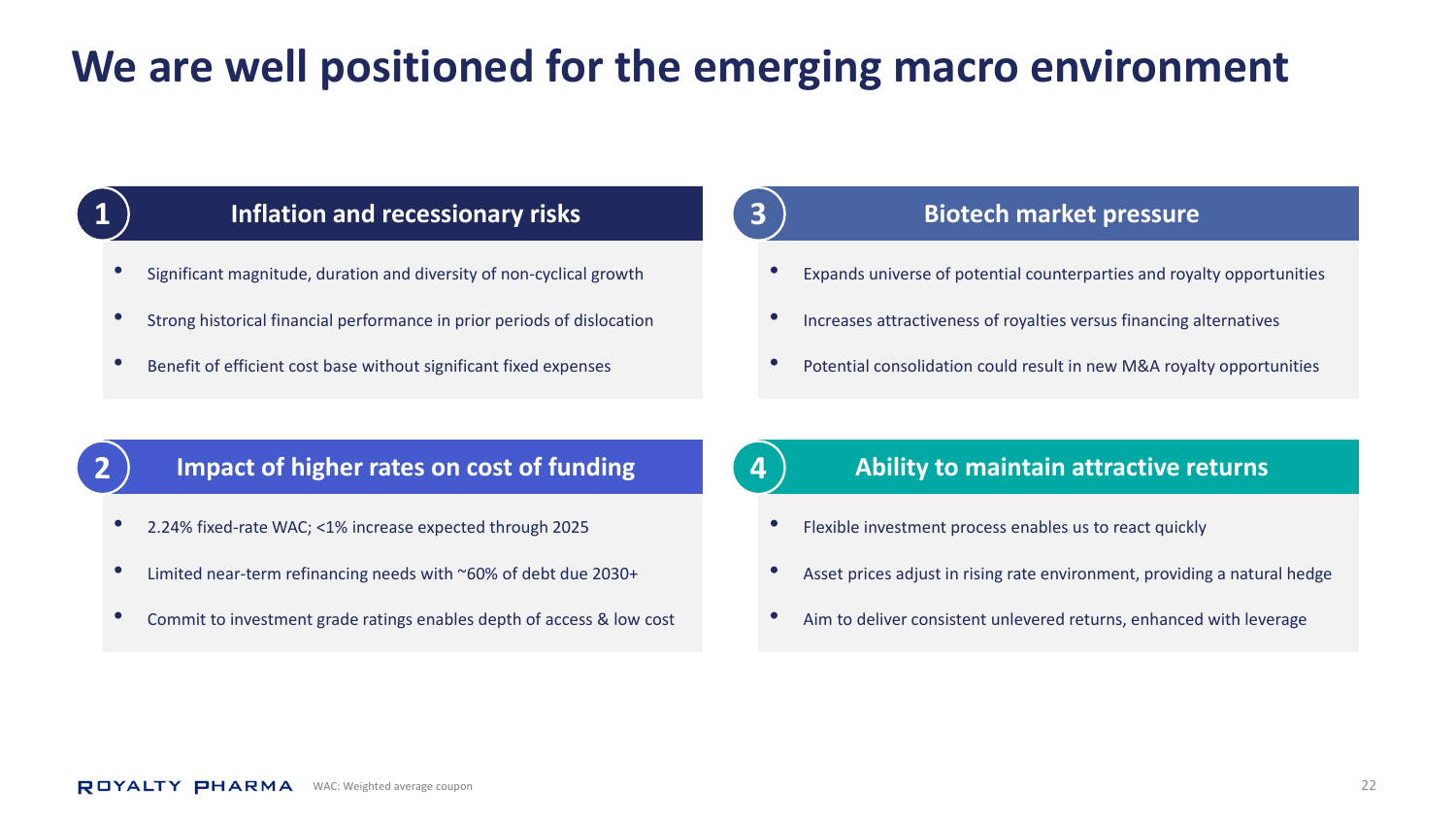# **A simple investment proposition in a highly complex industry**

### **Successful biopharma investing is extremely complex**



### **ROYALTY PHARMA offers a simple solution**



**Efficient business of collecting share of topline revenues on leading products**



**Strong track record of product selection**



**Rigorous diligence processes**



**Highly diversified portfolio**



**Minimal binary clinical risk**



**Proven ability to replenish portfolio**